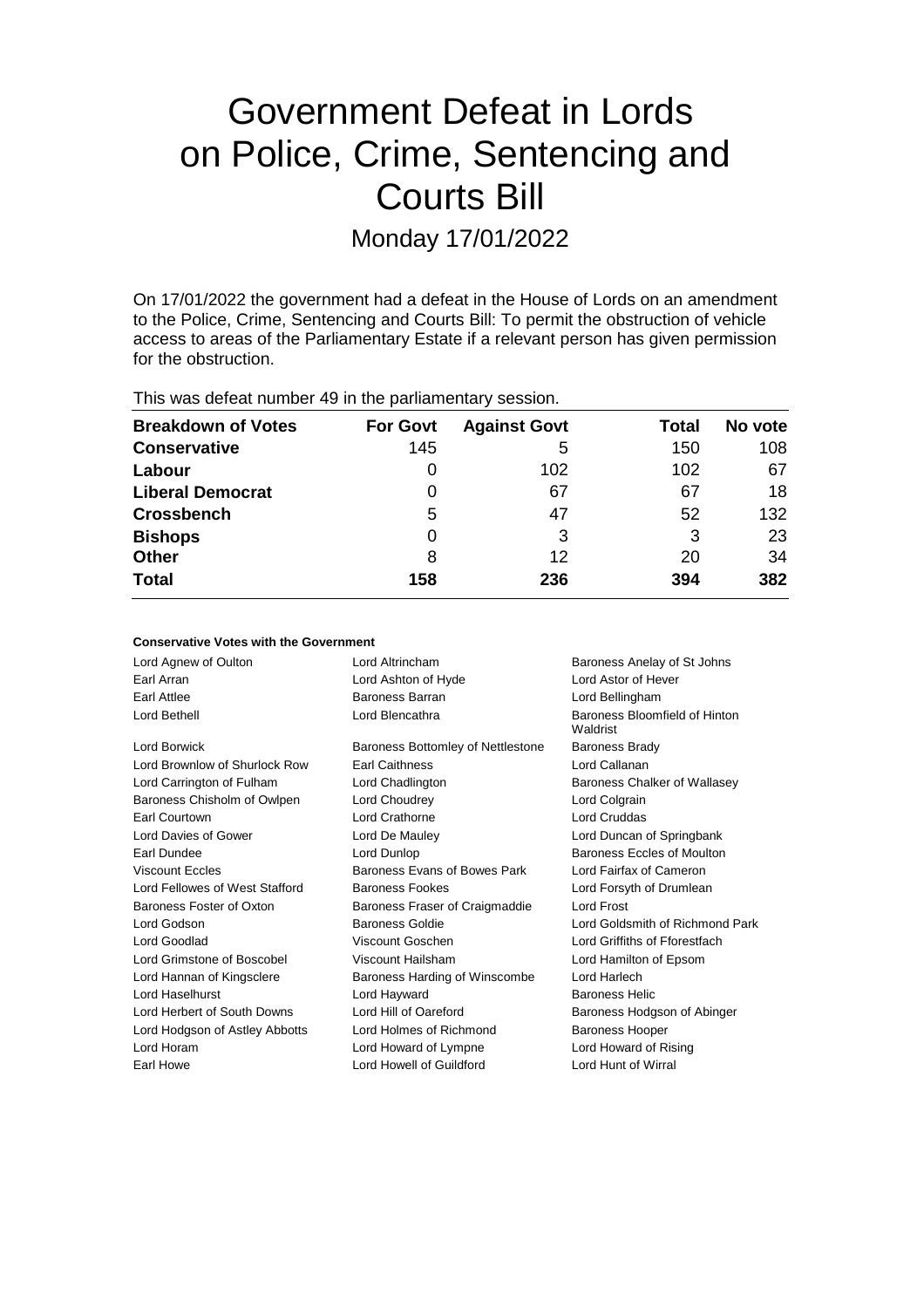Baroness Jenkin of Kennington Lord Johnson of Marylebone Lord Jopling Lord Kamall Lord Kirkhope of Harrogate Lord Lamont of Lerwick Lord Lancaster of Kimbolton Lord Lansley Lord Leigh of Hurley Lord Lexden Lord Lilley Earl Lindsay Lord Lingfield Earl Liverpool Lord Mancroft Baroness Manzoor Lord Marlesford Lord McColl of Dulwich Lord McInnes of Kilwinning Baroness McIntosh of Pickering Lord McLoughlin Lord Mendoza **Baroness Meyer** Baroness Meyer Baroness Mobarik Baroness Morgan of Cotes **Lord Moylan** Lord Moynihan Lord Moynihan Baroness Noakes Lord Northbrook Lord Norton of Louth Lord Offord of Garvel **Lord Parkinson of Whitley Bay** Lord Pickles Baroness Pidding Lord Polak Lord Popat Baroness Rawlings Lord Reay Lord Ribeiro Lord Robathan Baroness Sanderson of Welton Lord Sandhurst Lord Sarfraz **Baroness Sater** Baroness Sater Baroness Scott of Bybrook Lord Selkirk of Douglas Lord Sharpe of Epsom Lord Sherbourne of Didsbury Lord Shinkwin **Lord Smith of Hindhead** Baroness Stedman-Scott Lord Sterling of Plaistow Lord Stewart of Dirleton Baroness Stowell of Beeston Lord Strathclyde Baroness Stroud Lord Taylor of Holbeach Lord Trefgarne **Viscount Trenchard** Lord True Lord Udny-Lister Lord Vaizey of Didcot Baroness Vere of Norbiton Baroness Verma Lord Wakeham Lord Wei Lord Wharton of Yarm Lord Willetts Baroness Williams of Trafford Lord Wolfson of Tredegar **Baroness Wyld** Lord Young of Cookham Viscount Younger of Leckie

Baroness Neville-Rolfe **Baroness Newlove** Baroness Newlove **Baroness Nicholson of Winterbourne** 

#### **Conservative Votes against the Government**

Baroness Altmann and Baroness Fairhead Lord Deben Baroness Fairhead Lord Flight Lord Lucas

**Labour Votes with the Government**

### **Labour Votes against the Government**

Lord Anderson of Swansea **Baroness Andrews** Baroness Andrews Lord Bach Baroness Bakewell Lord Bassam of Brighton Lord Berkeley Baroness Blake of Leeds **Baroness Blower** Baroness Blower **Lord Boateng** Lord Bradley **Lord Bragg Community** Lord Bragg Baroness Bryan of Partick Lord Campbell-Savours Lord Carter of Coles Lord Cashman Lord Clark of Windermere Lord Coaker Lord Collins of Highbury Baroness Corston Baroness Crawley Lord Cunningham of Felling Lord Davidson of Glen Clova Lord Davies of Oldham Lord Davies of Brixton Baroness Donaghy Baroness Drake Lord Dubs Lord Elder **Lord Falconer of Thoroton** Baroness Golding Lord Grantchester Lord Griffiths of Burry Port Lord Hacking Lord Hain Viscount Hanworth Lord Harris of Haringey Lord Hendy Baroness Henig Lord Hollick Lord Howarth of Newport **Lord Hunt of Kings Heath** Baroness Jones of Whitchurch Lord Kennedy of Southwark Lord Khan of Burnley **Baroness Kingsmill** Lord Knight of Weymouth Baroness Lawrence of Clarendon Lord Lennie Lord Levy Baroness Liddell of Coatdyke Lord Liddle Lord Lipsey **Baroness Lister of Burtersett** Baroness Mallalieu Lord Mandelson **Lord Maxton** Baroness McIntosh of Hudnall

Baroness Adams of Craigielea Lord Adonis **Baroness Amos** Baroness Amos Lord McNicol of West Kilbride Baroness Merron Lord Mitchell

Baroness Chakrabarti **Viscount Chandos** Baroness Chapman of Darlington Baroness Hayman of Ullock Baroness Hayter of Kentish Town Baroness Healy of Primrose Hill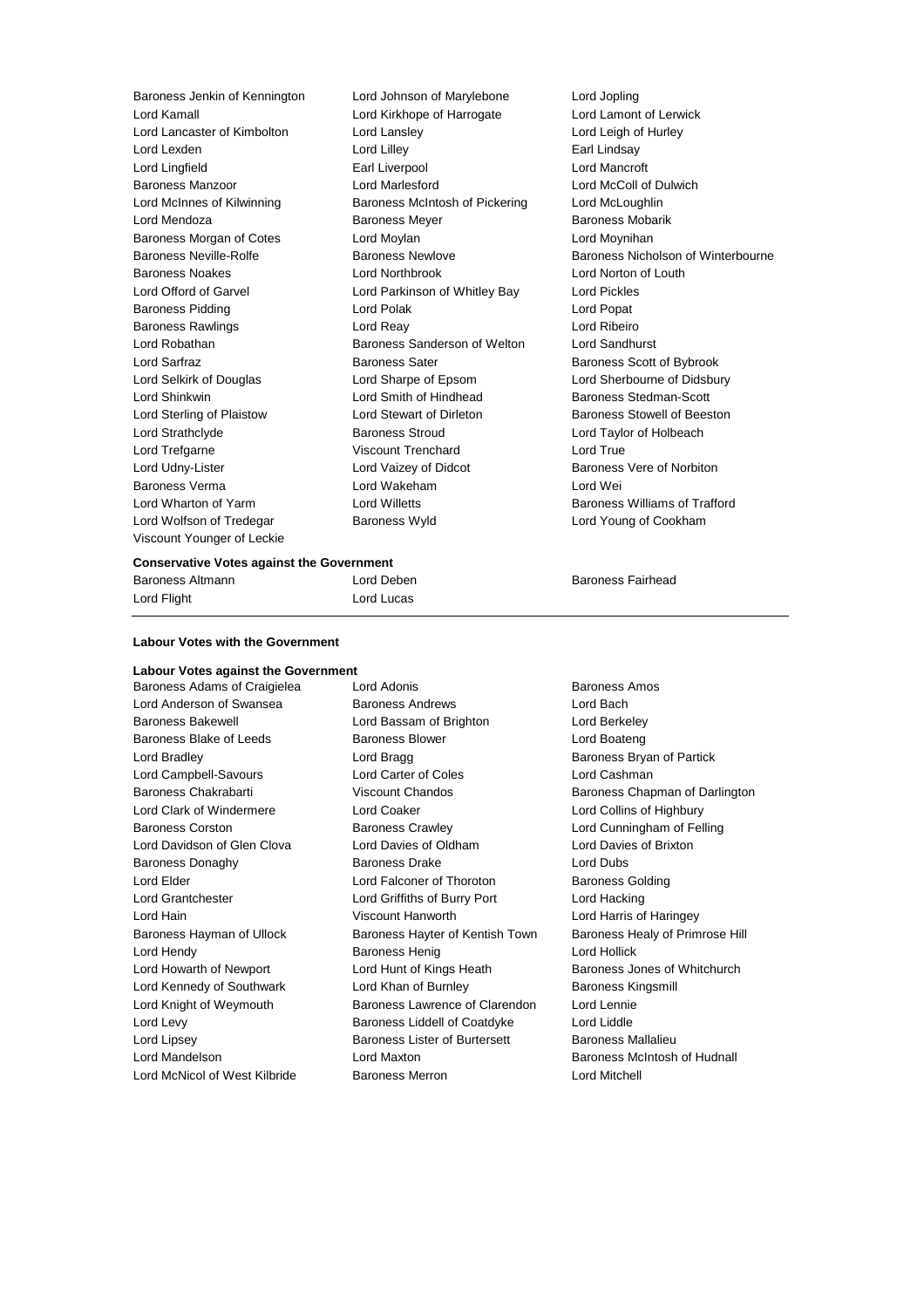Lord Monks Baroness Morris of Yardley Baroness Osamor Baroness Pitkeathley **Lord Ponsonby of Shulbrede** Baroness Quin<br>Baroness Rebuck Baroness Ritchie of Downpatrick Lord Robertson of Port Ellen Baroness Ritchie of Downpatrick Lord Rooker **Lord Rosser** Communications Communications Corp. **Baroness Royall of Blaisdon** Baroness Sherlock **Exercise Sherlock** Lord Sikka **Exercise Smith of Basildon**<br>
Lord Snape Cord Siscount Stansgate Baroness Taylor of Bolton Lord Snape **Viscount Stansgate** Baroness Taylor of Bolton Baroness Thornton **Communist Constructs** Lord Tomlinson **Lord Triesman** Lord Tunnicliffe **Baroness Warwick of Undercliffe** Lord Watson of Invergowrie<br>
Lord Watts
Lord West of Spithead
Baroness Wheeler Lord Watts<br>
Lord West of Spithead Baroness Wheeler<br>
Baroness Whitaker Lord Whitty Cord Whitty Baroness Wilcox of Lord Whitty **Baroness Wilcox of Newport** Lord Winston Lord Woodley Baroness Young of Old Scone

### **Liberal Democrat Votes with the Government**

| Liberal Democrat Votes against the Government       |                            |                                               |
|-----------------------------------------------------|----------------------------|-----------------------------------------------|
| Lord Addington                                      | Lord Allan of Hallam       | Baroness Bakewell of Hardington<br>Mandeville |
| <b>Baroness Barker</b>                              | Lord Beith                 | Baroness Benjamin                             |
| Baroness Bonham-Carter of Yarnbury Baroness Brinton |                            | Lord Bruce of Bennachie                       |
| <b>Lord Burnett</b>                                 | Baroness Burt of Solihull  | Lord Campbell of Pittenweem                   |
| Lord Clement-Jones                                  | Lord Dholakia              | Baroness Featherstone                         |
| Lord Foster of Bath                                 | Lord Fox                   | Baroness Garden of Frognal                    |
| Lord German                                         | Earl Glasgow               | Lord Goddard of Stockport                     |
| <b>Baroness Grender</b>                             | <b>Baroness Hamwee</b>     | Baroness Harris of Richmond                   |
| <b>Baroness Humphreys</b>                           | Lord Hussain               | Baroness Hussein-Ece                          |
| Baroness Janke                                      | <b>Baroness Jolly</b>      | Lord Jones of Cheltenham                      |
| Baroness Kramer                                     | Lord Lee of Trafford       | Lord McNally                                  |
| Lord Newby                                          | <b>Baroness Northover</b>  | <b>Lord Oates</b>                             |
| Lord Paddick                                        | Lord Palmer of Childs Hill | <b>Baroness Parminter</b>                     |
| <b>Baroness Pinnock</b>                             | Lord Purvis of Tweed       | Baroness Randerson                            |
| Lord Razzall                                        | Lord Redesdale             | Lord Rennard                                  |
| Baroness Scott of Needham Market                    | Lord Scriven               | Lord Sharkey                                  |
| Baroness Sheehan                                    | Lord Shipley               | Baroness Smith of Newnham                     |
| Lord Stephen                                        | Lord Stoneham of Droxford  | Lord Storey                                   |
| Lord Strasburger                                    | Lord Stunell               | <b>Baroness Suttie</b>                        |
| Lord Taverne                                        | Lord Teverson              | Baroness Thomas of Winchester                 |
| Lord Thomas of Gresford                             | <b>Baroness Thornhill</b>  | Lord Tope                                     |
| Baroness Tyler of Enfield                           | Lord Wallace of Saltaire   | <b>Baroness Walmsley</b>                      |
| Lord Willis of Knaresborough                        |                            |                                               |
|                                                     |                            |                                               |

## **Crossbench Votes with the Government**<br>Lord Anderson of Ipswich Lord Hogan-Howe

Lord Anderson of Ipswich Lord Hogan-Howe Lord Judge Lord Pannick Lord Walney

## **Crossbench Votes against the Government**

Earl Kinnoull Lord Macdonald of River Glaven Baroness Masham of Ilton

Lord Alton of Liverpool Lord Berkeley of Knighton Lord Best **Baroness Boycott** Baroness Bull Baroness Bull Baroness Bull Baroness Bull Baroness Bull Baroness Bull Baroness Bull Baroness Bull Baroness Bull Baroness Bull Baroness Bull Baroness Bull Baroness Bull Baroness Bu Earl Clancarty Viscount Colville of Culross Baroness Coussins Lord Craig of Radley Viscount Craigavon Lord Crisp Baroness D'Souza **Baroness Falkner of Margravine** Baroness Finlay of Llandaff Lord Freyberg Lord Grabiner Baroness Grey-Thompson Lord Hall of Birkenhead Lord Hannay of Chiswick Baroness Hayman Baroness Hollins **Lord Hope of Craighead** Baroness Hunt of Bethnal Green Lord Kerr of Kinlochard Lord Kerslake Baroness Kidron

Baroness Campbell of Surbiton Lord Carlile of Berriew Baroness Cavendish Little Venice